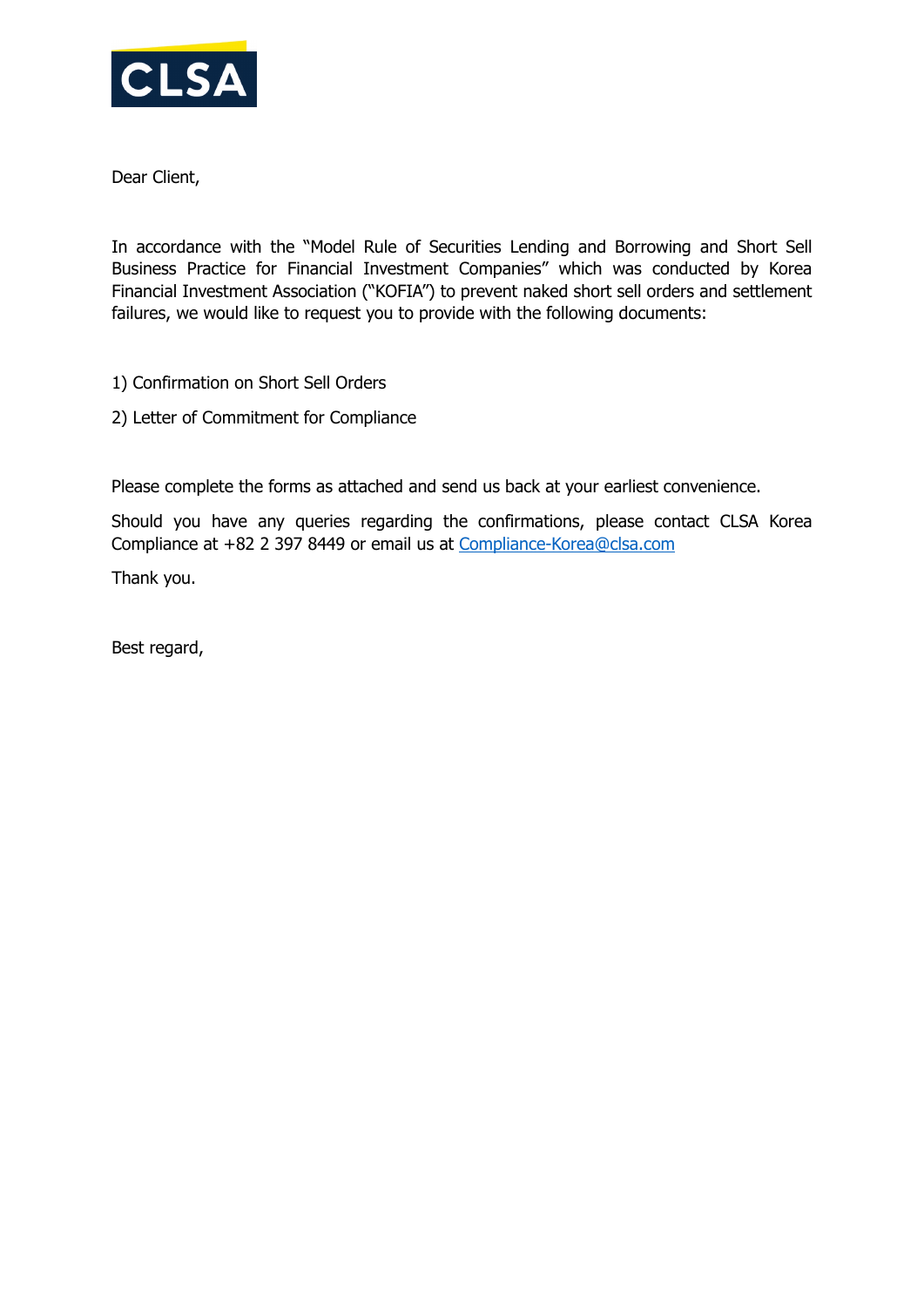

<span id="page-1-0"></span>-

## **Confirmation on Short Sell Orders**

In connection with 'borrowed short sell orders' to be placed, we hereby confirm that we will fulfill the settlement obligation with the existing stock inventory. We also confirm that the stocks will be borrowed from the following lenders<sup>[\\*](#page-1-0)</sup> before we place the 'borrowed short sell orders' and that we will promptly notify to the CLSA Securities Korea of details if there are any changes in future.

| 1) Lender $1$ : | (Brokerage firm or Corporation) |
|-----------------|---------------------------------|
| 2) Lender 2:    | (Brokerage firm or Corporation) |
| 3) Lender 3:    | (Brokerage firm or Corporation) |

Date of Confirmation:

Entity Name:

| Representative Director: |  |
|--------------------------|--|
|                          |  |

Signature / Stamp:

<sup>\*</sup> 1) In case of "Competitive (Bid-Offer) Transaction" through the Korea Securities Depository (KSD) or Korea Securities Finance Corporation (KSFC): Please fill in the lender field with "KSD (Competitive)" or "KSFC (Competitive)"

 <sup>2)</sup> In case of "Arranged/Customized/Agreed Transaction": Please fill in the real lender name of an entity (brokerage firm or Corporation, etc).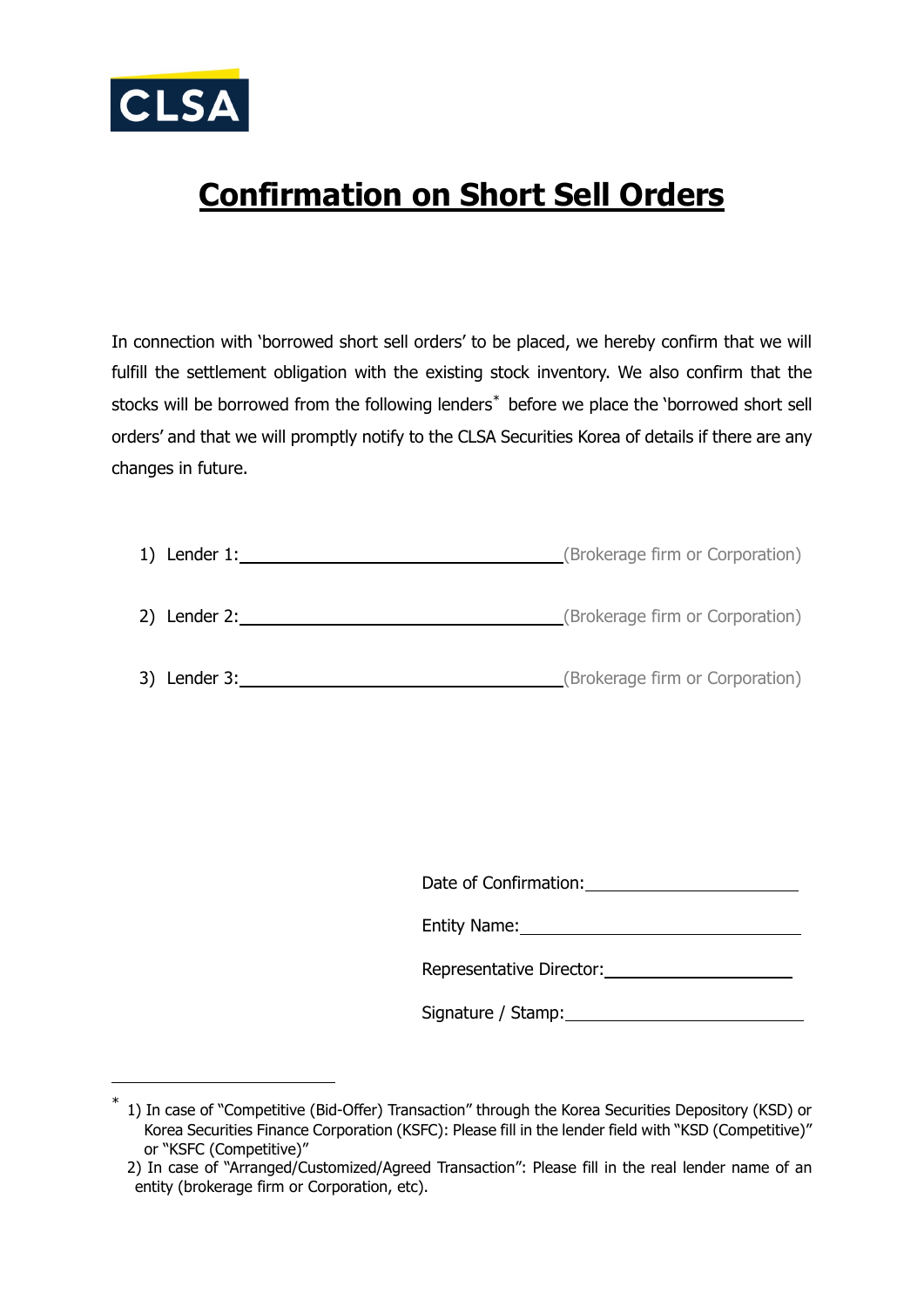

## **Letter of Commitment for Compliance**

1. In connection with securities lending and borrowing ("SLB") transactions and submission of short sell orders, we hereby state and confirm that I/we shall duly comply with all applicable legal and regulatory terms and conditions including those prescribed in the Financial Investment Services and Capital Markets Act ("the Act"), the Enforcement Decree of the Act, the Enforcement Rules of the Act, the Regulation on the Financial Investment Business and the KOSPI Market Business Regulation established by the Korea Exchange.

2. In connection with SLB transactions and submission of short sell orders, I/we hereby state and confirm that we shall duly comply with the terms and conditions prescribed in the Model Rule of Securities Lending and Borrowing and Short Sell Business Practice for Financial Investment Companies("the Model Rule").

Date:

Name/Company Name: (Sign Here)